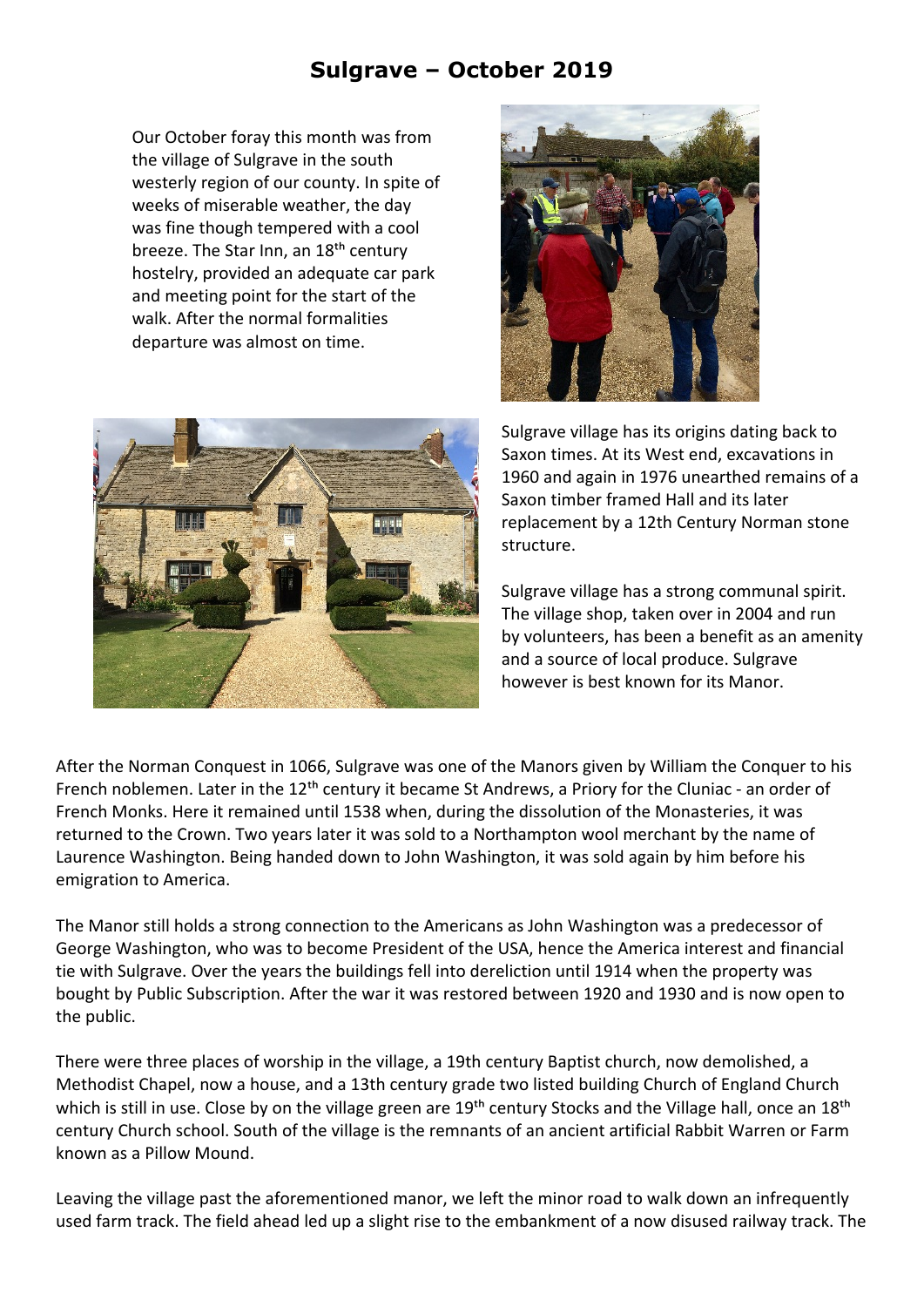tunnel passing beneath had been boarded up as being unsafe, but surprisingly a rather extravagant alternative route had been constructed as a diversion over the top.

Our path now took to the edge of a wooded stream and a confining fence which kept us away from the muddy expanse of the field to the side. When the walk was reconnoitred the footpath, past a disused quarry and through a farmyard, had found the stile into the village of Weston decked with barbed wire and deemed unsuitable for our passage. To this end we now took a deviation from the original path by taking the uphill stretch of minor road into the village.





Now at the halfway point, we congregated for a snack and rest beneath the spreading boughs of a large Lime tree adjacent to the Crown Inn. All was quiet bar the clippity clop of the hooves of a passing horse, and the hum of the pub extractor fan pumping out appetising aromas of their lunch time menu.

Setting off refreshed, a narrow road passed allotments and a brightly painted lime green residence back into a succession of fields of sheep. Now back onto a minor road, we walked for a quarter of a mile before a welcome finger past directed us back down hill in a field to the railway embankment. This time we would be able to pass beneath through a short tunnel, but the approach was with some trepidation as previously the way had been barred with an electric fence and a substantially padlocked gate. With some relief the fence was gone and the padlocked gate was now secured with twine that was easily removed and replaced once everyone had passed through.